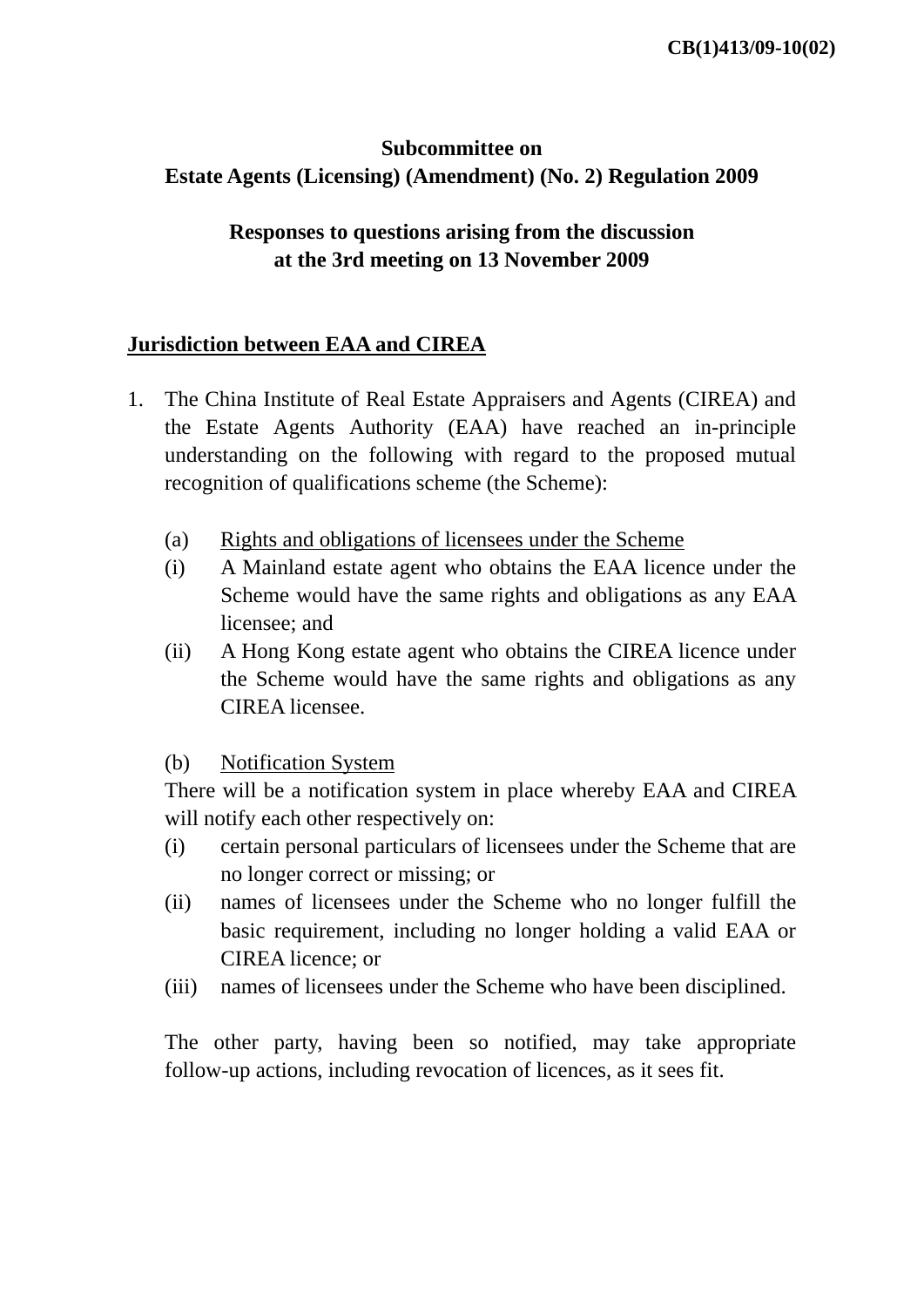- 2. As confirmed by EAA's understanding with CIREA as mentioned in paragraph 1(a)(i) above, the Hong Kong regulatory regime as administered by EAA will apply to all EAA licensees, including Mainland estate agents who obtain EAA licences under the Scheme.
- 3. As far as EAA is concerned, EAA will ensure that all its licensees, including Mainland estate agents who obtain EAA licences under the Scheme, are and continue to be fit and proper to hold a licence.
- 4. On top of the "fit-and-proper" requirement which applies to all EAA licensees, an EAA licensee will also have to observe the more technical requirements as stipulated in the Estate Agents Practice (General Duties and Hong Kong Residential Properties) Regulation, which regulate and control the practice of estate agents in connection with Hong Kong residential properties, when they deal with Hong Kong residential properties.
- 5. EAA has the responsibility of looking into complaints against EAA licensees, as it has to ensure that all its licensees, including Mainland estate agents who obtain EAA licences under the Scheme, are and continue to be fit and proper to hold a licence. That said, EAA will likely encounter greater difficulty in collecting relevant information for cases taking place outside Hong Kong.
- 6. Given that a licensee under the Scheme holds both the EAA licence and the CIREA licence, he/she may be subject to "investigations" and/or disciplinary sanctions, including the revocation of licences, from both EAA and the CIREA respectively for the same course of inappropriate conduct or practice not in compliance with the relevant legislation.
- 7. As confirmed by EAA's understanding with CIREA as mentioned in paragraph 2(b) above, EAA and CIREA will notify each other respectively on names of licensees under the Scheme who have been disciplined. The other party, having been so notified, may take appropriate follow-up actions, including revocation of licences, as it sees fit.